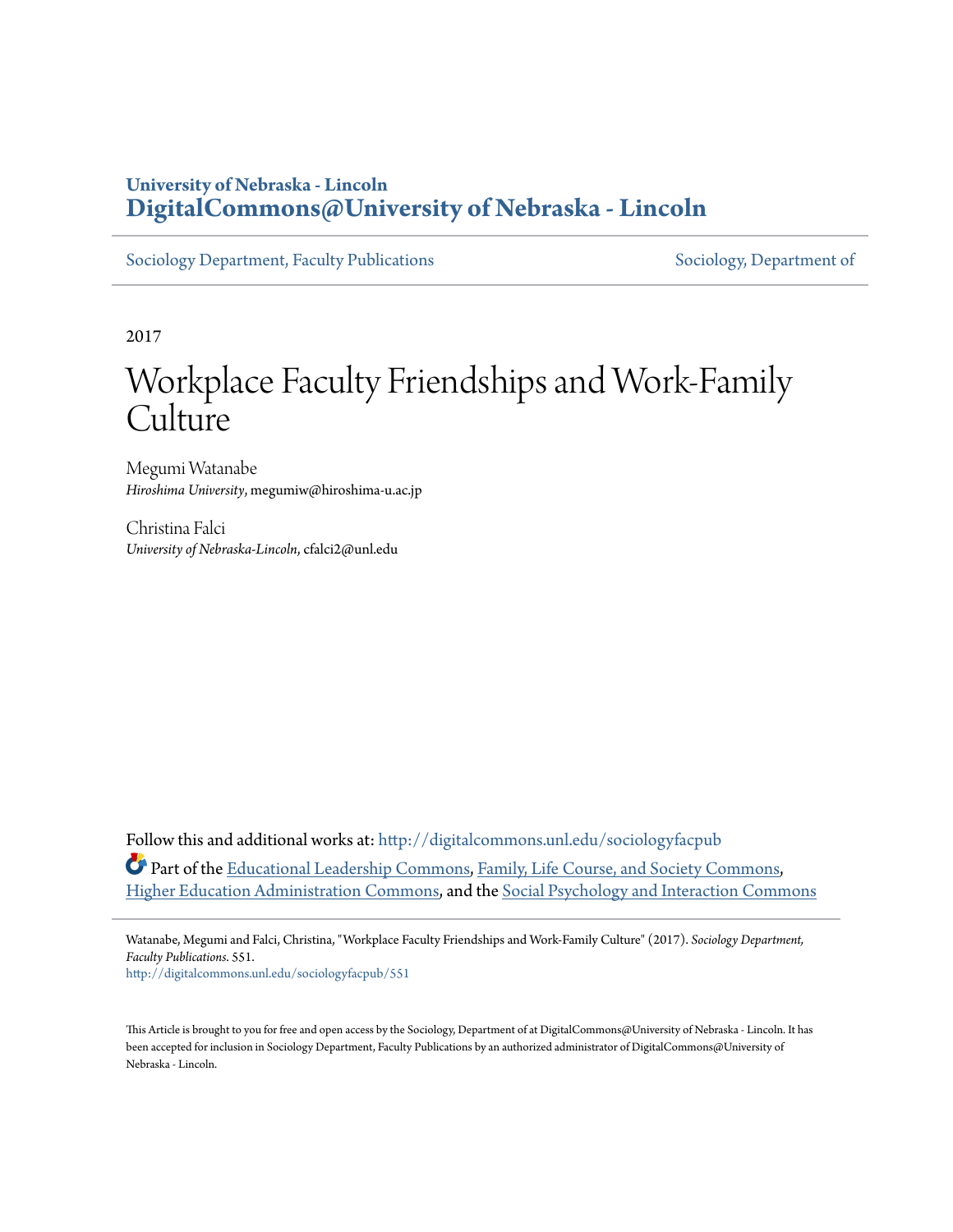

Published in *Innovative Higher Education* 42 (2017), pp 113–125. doi 10.1007/s10755-016-9373-8 Copyright © 2016 Springer Science+Business Media New York. Published online.: 25 July 2016.

## **Workplace Faculty Friendships and Work-Family Culture**

Megumi Watanabe<sup>1</sup> & Christina Falci<sup>2</sup>

1 Hiroshima University, 1-3-2 Kagamiyama, Higashi-Hiroshima, Hiroshima 739-8511, Japan 2 University of Nebraska-Lincoln, 1400 R St, Lincoln, NE 68588, USA

#### **Abstract**

Although various work-family policies are available to faculty members, many underuse these policies due to concerns about negative career consequences. Therefore, we believe it is important to develop an academic work culture that is more supportive of work-family needs. Using network data gathered from faculty members at a Midwestern university, this study investigated the relationship between friendship connections with colleagues and perceived work-family supportiveness in the department. It also explored the role of parental status in the relationship for men and women. Results show that faculty with larger friendship networks have more positive perceptions of work-family culture compared to faculty with smaller friendship networks, for all faculty except women without children.

**Keywords:** Faculty, Work-Life Integration, Work-Family Culture, Social Networks

Increasing faculty gender diversity is essential to the future success of academia. Men and women often have different backgrounds, interests, and approaches toward research. Thus gender diversity within the academic workforce should enrich the process of knowledge creation (Fehr 2008). The reality, however, is that women are still under-represented relative to men, especially in the fields of science, technology, engineering, and mathematics (STEM) (National Science Foundation 2015). Despite the increase in the number of women earning advanced degrees, women are less likely than men to stay in academia and move up the ladder to become full professors (Goulden, Mason, and Frasch 2011). To retain more women and increase gender diversity among faculty, we cannot avoid discussing work and family life.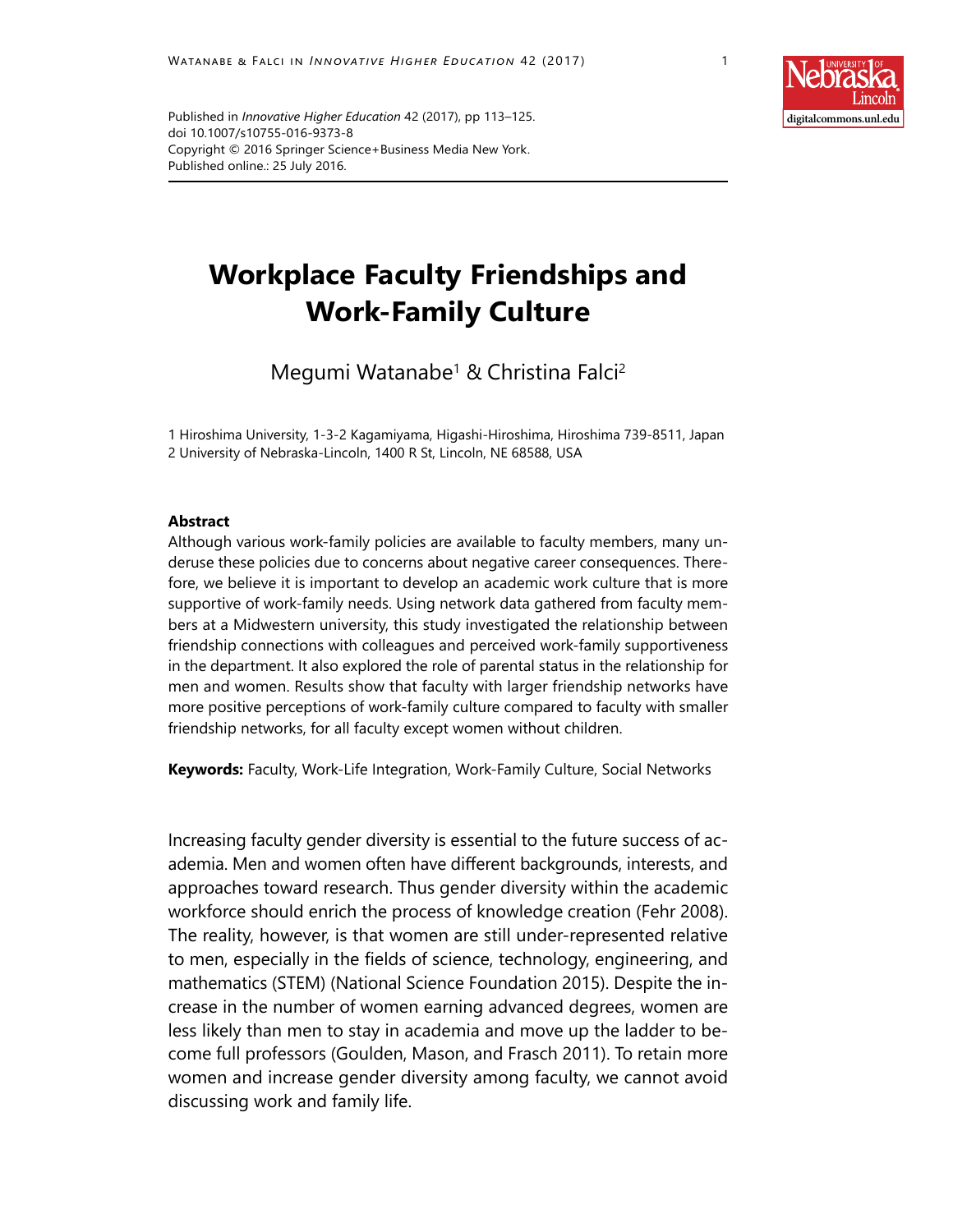Researchers repeatedly point out that raising a family while managing a heavy tenure-line faculty workload is challenging (Mason, Wolfinger, and Goulden 2013; Ward and Wolf-Wendel 2012). The challenge of combining faculty work and family life is especially difficult for women who are disproportionately responsible for housework and childcare (Misra, Lundquist, and Templer 2012). As such, women are more likely than men to leave a tenure- track position for an alternative career option (i.e., parttime, adjunct, non-academic position) when job requirements coincide with childrearing (Deutsch and Yao 2014; Mason and Ekman 2007). To retain more women faculty members, we need an enhanced effort to create work environments that facilitate the integration of work and family life. Such an integration requires organizational change.

Scholars have primarily focused on *structural approaches* to change, such as family leave policies and flexible work hours (Kossek, Lewis, and Hammer 2010). Currently, various work-family policies and programs are widely available at academic institutions. Some examples include paid or unpaid parental leaves, tenure-clock extension, and dual career hiring (Hollenshead et al. 2005). Work-family polices are associated with reduced work-family conflict (Allen 2001; Anderson, Coffey, and Byerly 2002). However, the simple availability of such policies has not completely alleviated the struggle to balance work and family life because many fear negative career consequences for using available policies (Drago et al. 2006; Eaton 2003).

To promote organizational change, we need to explore the cultural elements that shape the willingness of employees to use work-family policies (Kinnunen, Mauno, Geurts, and Dikkers 2005). *Cultural approaches*  focus on changes in workplace norms and informal support such as social support from coworkers and supervisors (Kossek et al. 2010). The concept of *work- family culture* (sometimes called *work-family climate*) is relatively new, but it generally refers to "the extent to which work environment is supportive with regard to employees' work-family needs" (Mauno, Kinnunen, and Ruokolainen 2006, p. 214). Because we lack research on factors that contribute to perceptions of a supportive workfamily culture within academia, this study examined how friendship networks at work shaped faculty perceptions of work-family culture in their department. Throughout this article, we use the term *friendship connections* to refer to non-work related social interactions (e.g., discuss personal matters, share free time).

With a focus on friendship networks, we applied social network theory and methods in our examination of work-family culture. Social network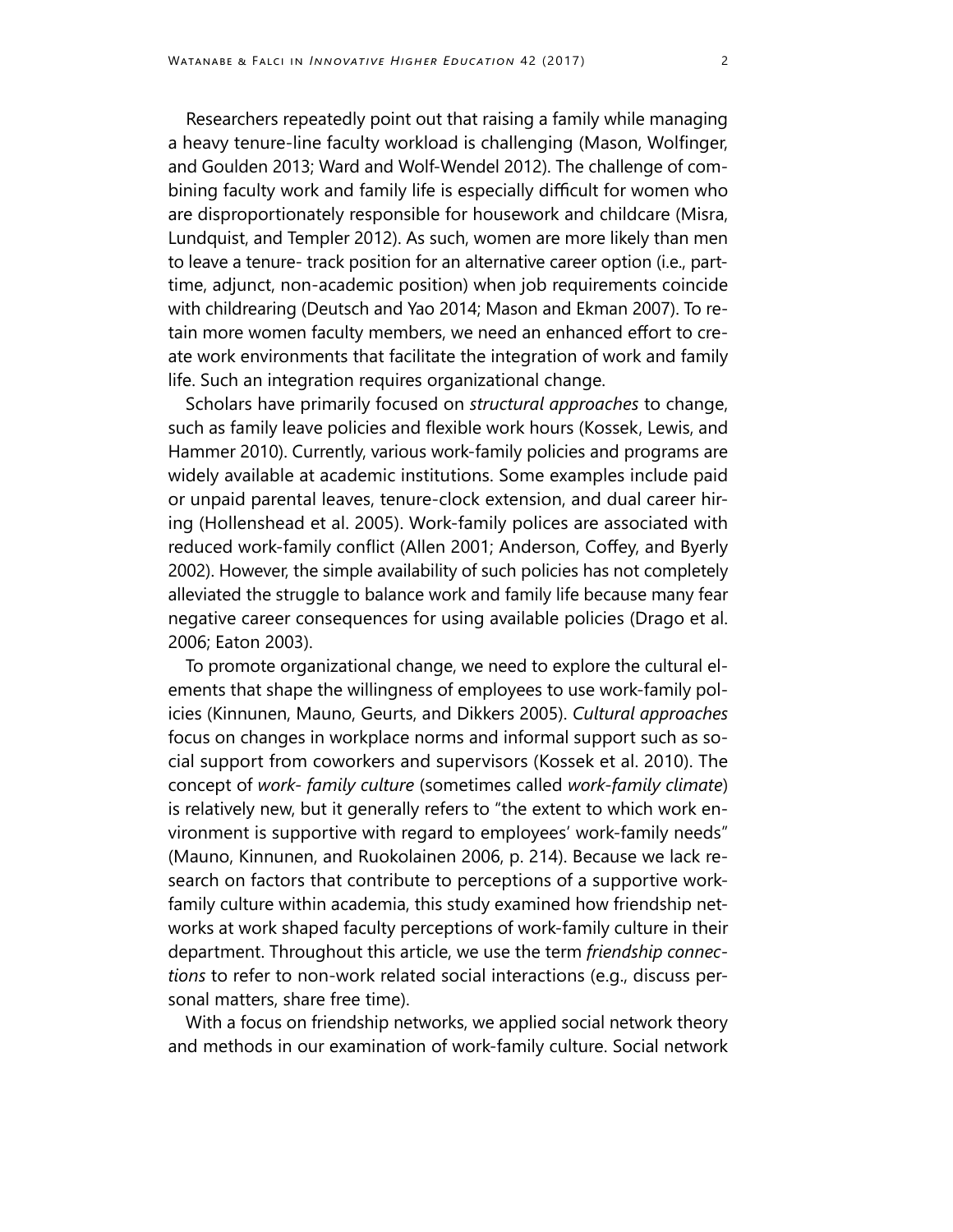analysis is an increasingly popular data analysis tool with very specific data requirements (Knoke and Yang 2008). With our unique network data, it was possible to calculate measures that capture the characteristics of individuals' networks such as the size of their friendship network. By exploring how social networks contributed to a more work-family supportive work environment, the results from our study provide new insight into the academic work culture.

#### **Social Capital Theories**

Social capital theories focus on the benefits (e.g., health, career success) derived from our social connections to other individuals (Burt 2000; Coleman 1988). Social connections provide access to individual resources, such as having a friend with whom to discuss a problem or a mentor who offers advice and community resources such as social solidarity and generalized reciprocity whereby whom you help and who helps you within the group is not the same person (Kadushin 2012). Within a workplace context, social capital benefits often focus on career achievements and advancement. For faculty members, the social connection most frequently studied is that of research collaboration. Previous empirical work consistently shows that having more collaborators is associated with greater research productivity and quality (Lee and Bozeman 2005; Yan and Ding 2009). In the study we report here, we focused on the number of friendship connections in the workplace because variation in the extent of friendship connections should differentially shape perceptions of workplace culture such as work-family culture (Kilduff and Corley 2000; Wellman 1988).

We hypothesized that having more friendship connections to colleagues would predict more positive perceptions of work-family culture among faculty. Well-connected faculty should have more access than isolated faculty to a variety of resources helpful to work-family integration such as information about work-family policies, assistance in solving a work- family conflict, and empathetic support when discussing work-family conflict difficulties. Unfortunately, some faculty members are hesitant to talk about their families at work due to ideal worker norms that promote workers being unencumbered by family (Blair-Loy 2003; Drago et al. 2006; Ward and Wolf-Wendel 2012). Faculty members who do not share stories about their family life may be unlikely to form meaningful friendships at work, which may be crucial to developing positive perceptions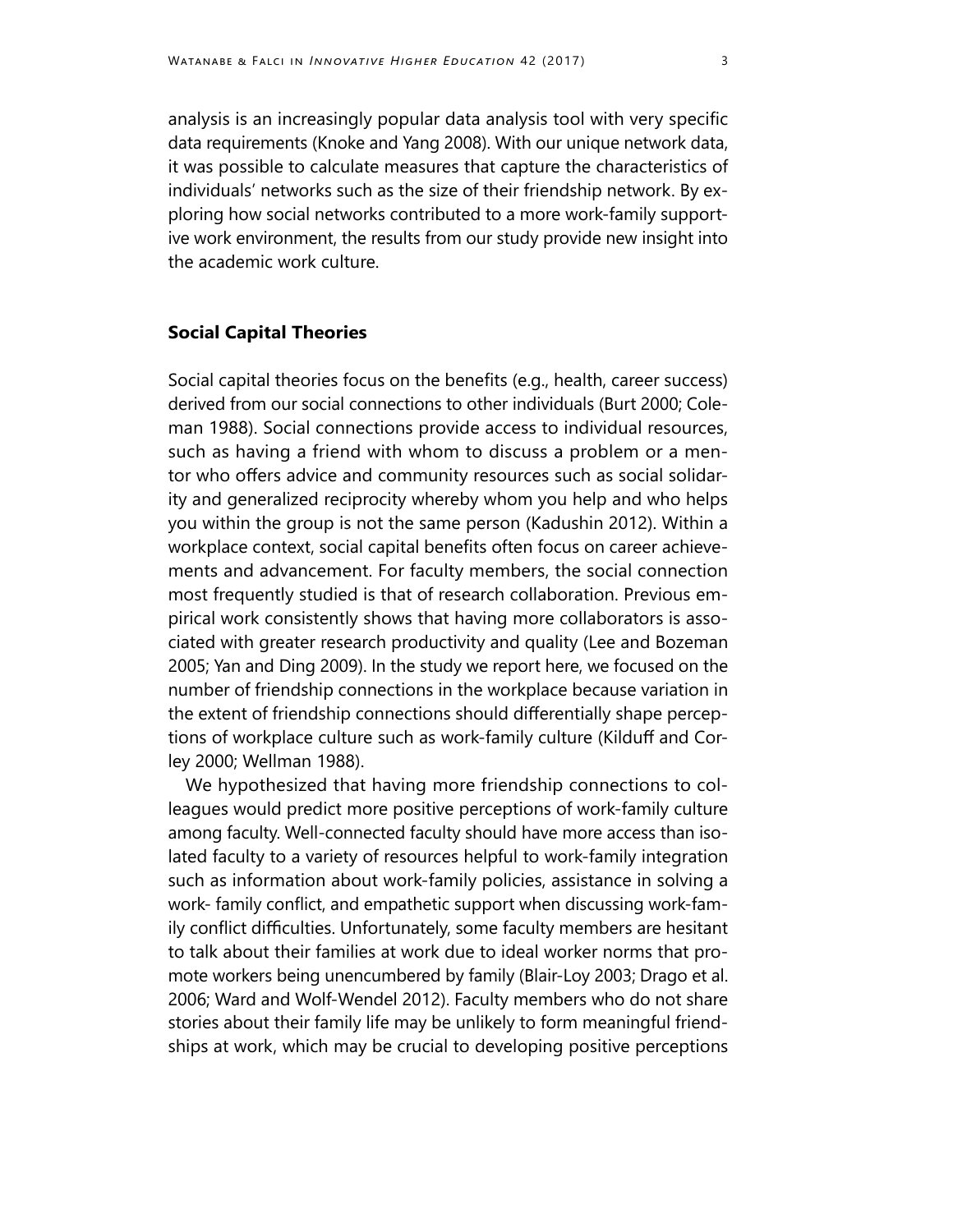of work-family culture. The little research that exists on this topic supports these ideas. For example, having colleagues who understand family concerns and are supportive helped increase a faculty member's sense of agency when making work and family related decisions (O'Meara and Campbell 2011).

#### **Gender and Parental Status**

Gender and parental status may jointly impact the association between friendship connections and perceived work-family culture. Work-family integration is an issue for both men and women (Reddick et al. 2012; Sallee 2012), but gender is still embedded in organizational culture and strongly influences interactions among colleagues (Acker 1990; Ward and Wolf-Wendel 2012). Parental status also matters in workplace settings. Mothers often receive biased performance evaluations (Ridgeway and Correll 2004) and lower wages compared to women without children (Gough and Noonan 2013). In contrast, research shows that being a father helps men's careers. Compared to childless men, the presence of children increases the perception that men are devoted to work because they have a family for which to provide (Killewald 2013). Mothers in academia are often disadvantaged in evaluation and promotion decisions due to persistent stereotypes and gender bias in regard to competence and suitability (Valian 1999; Williams 2004). For men, however, fatherhood can work to the advantage for their career development including tenure and promotion (Mason et al. 2013).

Mothers are often aware of bias against caregiving in academic workplaces (e.g., adverse reaction, decreased opportunities for promotion and raise), and they try to minimize or avoid potential career penalties by not mentioning caring responsibilities at work (Drago et al. 2006). Research has generally suggested that having friends with whom to share private matters might be particularly helpful for mothers so as to have a sense of support and positive perceptions of work-family culture. For this reason, we tested whether parental status moderated the association between friendship connections and perceptions of supportive work-family culture. We hypothesized that a moderation effect would only appear for women. Specifically, mothers would benefit more than childless women from having friendship connections.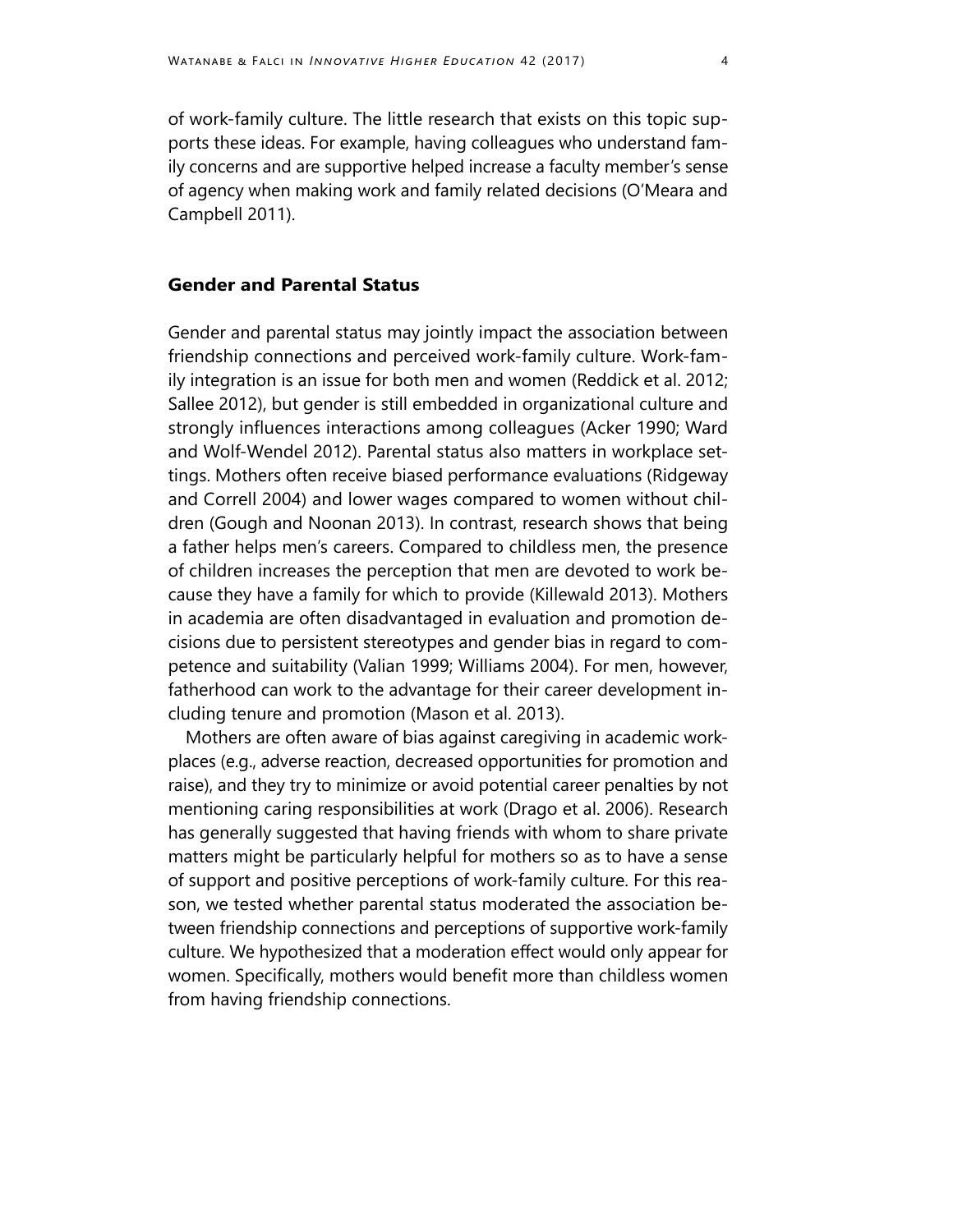#### **The Study**

#### *Sample*

The purpose of this study was to seek to understand how workplace friendship networks shape worker perceptions of work-family culture. We further examined differences in this association by gender and parental status. Our data came from the Faculty Network and Workload Study (FNWS), a mail/web survey conducted at a large research-intensive Midwestern university with about 1,000 tenure-line faculty. In spring 2011, we invited 744 members of the full-time faculty with a tenure-line in 26 STEM and 16 social and behavioral sciences (SBS) departments to participate in the survey. We had sought and received IRB approval before implementing the study. The FNWS did not include the faculty in the arts and humanities because the original FNWS project, funded by National Science Foundation's (NSF) ADVANCE program, focused on a comparison between SBS and STEM disciplines. There were 424 men and 81 women in the STEM departments and 149 men and 90 women in the SBS departments.

Over 75 % (*n* = 559) of those surveyed provided an answer to at least one questionnaire item. Response rates are of utmost importance when conducting a network analysis. Ideally the nodal response rate (i.e., the number of respondents divided by the number of sampled persons) for the network (i.e., department) should be above 70 % in order to calculate reliable social network measures (Knoke and Yang 2008). Although the survey response was high overall, one of the 42 departments had a nodal response rate lower than 70 %. We excluded this department from our study and lost 12 faculty members as a result. We obtained basic demographic data for all sampled faculty (e.g., gender, race, academic rank, and academic discipline) from the Office of Institutional Research and Planning that we matched to the FNWS survey data.

#### *Measures*

The authors developed the FNWS survey instrument to examine numerous aspects of faculty life including their networks, work-life integration, workloads and climate perceptions. We adapted some measures from scholars working in specific substantive areas of interest; and, when necessary, we created new measures. For all constructed indices, we ran factor analyses to ensure unidimensional indices and Cronbach's Alpha for reliability.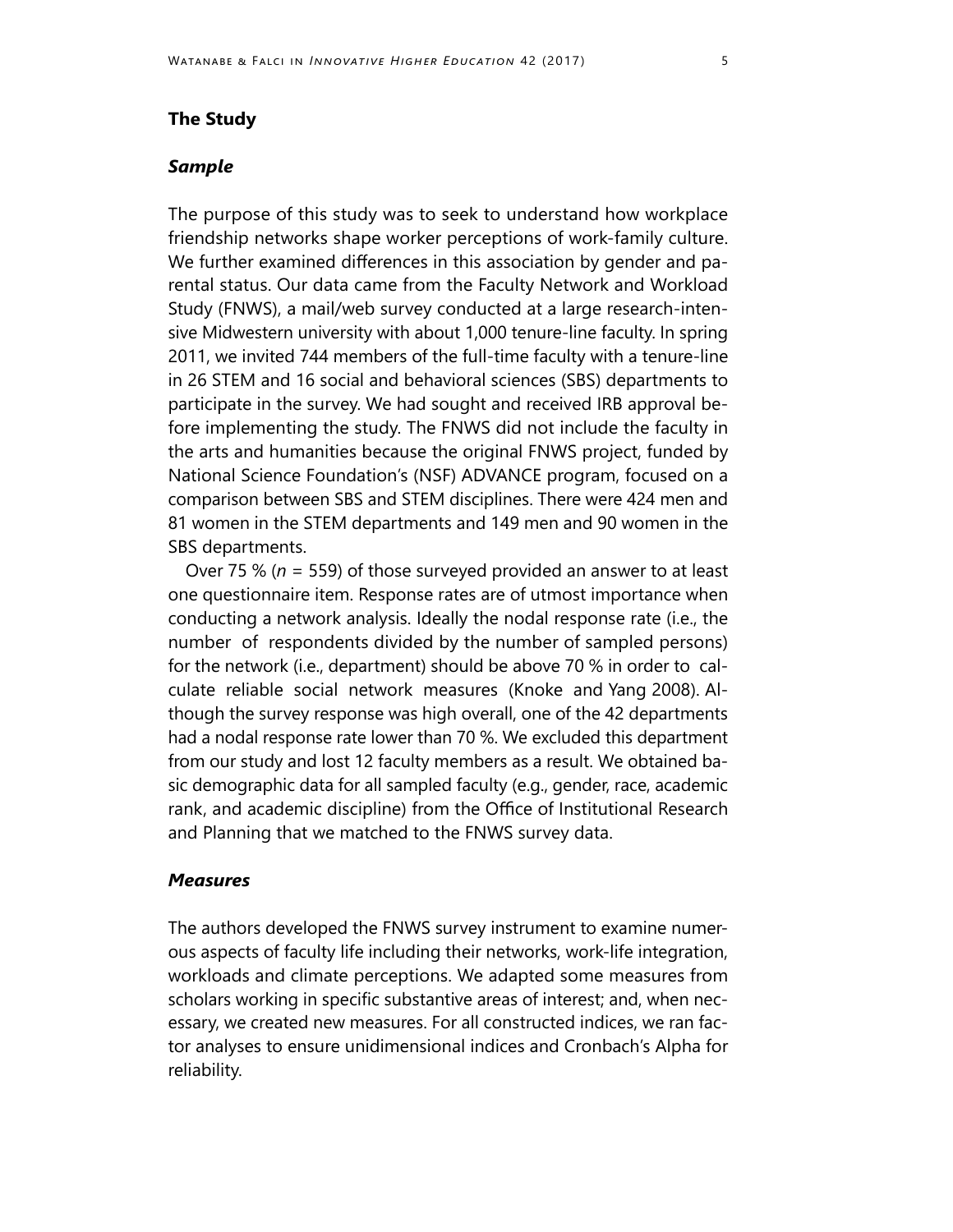*Supportive work-family culture* was a three-item measure specific to work-family support in the department. The items pertained to colleagues being respectful of efforts to balance work and family, seeking to make family obligations compatible with an academic career, and comfortably raising family duties when scheduling work responsibilities. Faculty members stated their level of agreement with each statement using a five-point scale  $(1 =$  strongly disagree to  $5 =$  strongly agree). This study took the mean of at least two items to create the supportive workfamily culture index ( $\alpha$  = .81).

*Degree centrality* indicated the number of friendship connections for each faculty member (*actor*). We derived this measure from the network mapping questions within the FNWS survey that captured non-work related social interactions among faculty members within their tenure home department. **Figure 1** shows the network question and response choices for a fictional department. To capture friendship connections (*ties*), respondents reported how often they spent free time together or discussed personal matters with faculty in their department during the 2010–2011 academic year. Respondents had a list of all faculty names in their department and identified the frequency with which they interacted with each member. Across the five response options (see Fig. 1), we chose #3 "once or twice a semester" as a necessary cut-off point to have a dichotomous response for calculating our network measure. In other words, a tie did not exist if respondents selected either "not in this

Third, we would like to ask about how often you spend your free time or discuss personal matters with departmental colleges in the current academic year. By "free time" we mean time you have chosen to spend with another faculty member that does not entail a work function or activity. It can take many forms: having coffee or sharing a meal; leisure or exercise activities (e.g., attending a play or playing golf); etc. "Discussing personal matters" entails talking about the people in your life, your social activities, your joys or struggles, etc.

13. During the current academic year, how often have you spent free time or discussed personal matters with each of the following faculty members from your tenure home department? Please leave the row with your own name blank and check "not in this academic year" when applicable. Again, to maintain confidentiality all names will be recorded as numbers, including your own.

|                      | <b>Not in This</b><br><b>Academic Year</b> | <b>Once or Twice</b><br><b>This Year</b> | <b>Once or Twice</b><br>a Semester | <b>Once or Twice</b><br>a Month | Once a Week or<br><b>More Often</b> |
|----------------------|--------------------------------------------|------------------------------------------|------------------------------------|---------------------------------|-------------------------------------|
| James Smith          |                                            |                                          |                                    |                                 |                                     |
| Mary Johnson         |                                            |                                          |                                    |                                 |                                     |
| John Williams        |                                            |                                          |                                    |                                 |                                     |
| Patricia Brown       |                                            |                                          |                                    |                                 |                                     |
| Robert Jones         |                                            |                                          |                                    |                                 |                                     |
| Pablo Lopez          |                                            |                                          |                                    |                                 |                                     |
| <b>Michael Davis</b> |                                            |                                          |                                    |                                 |                                     |
| Linda Bolling        |                                            |                                          |                                    |                                 |                                     |

**Fig. 1.** Network Mapping Question for Friendship (Fictional Department)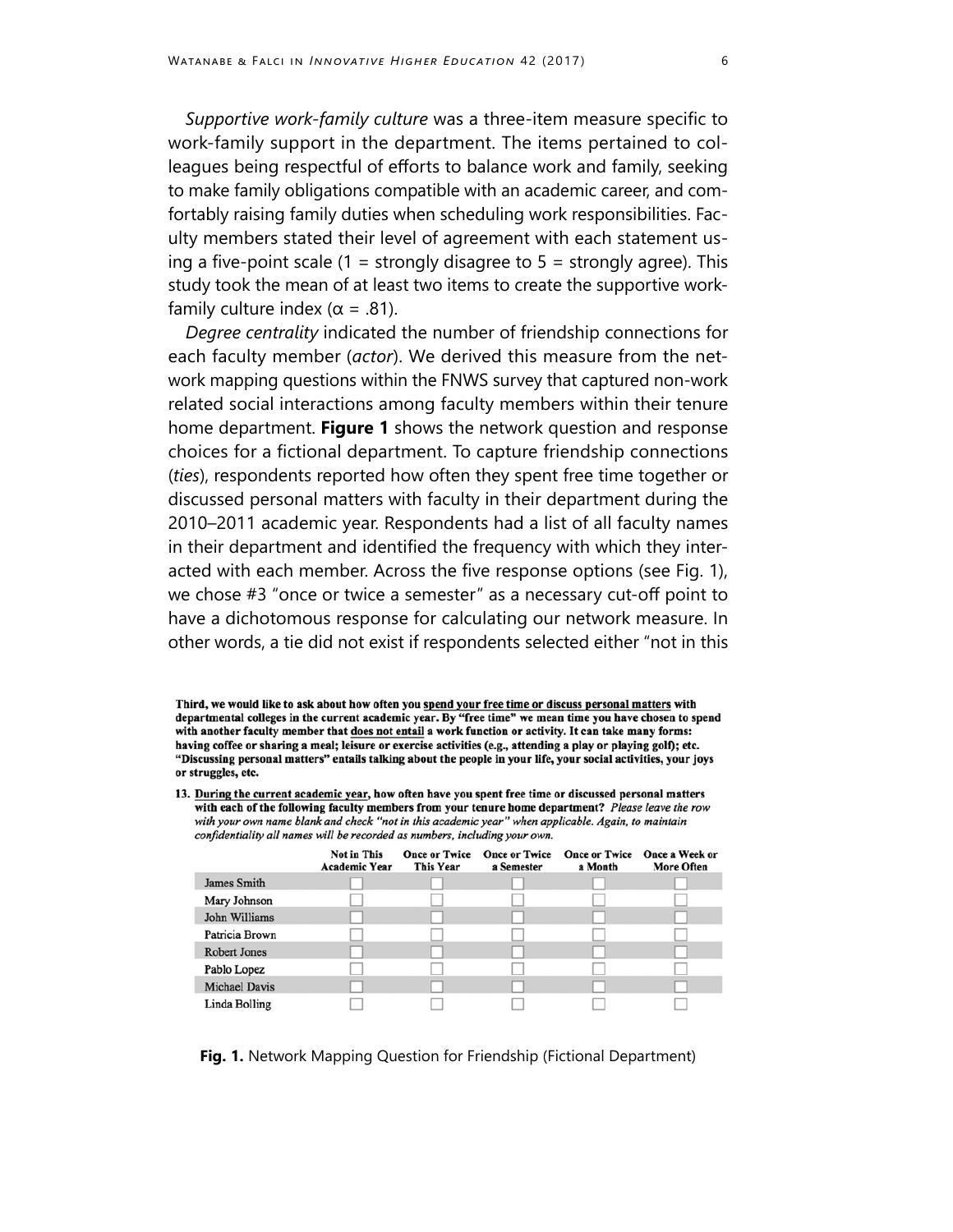academic year," or "once or twice this year." Our cut-off assured measurement of stronger connections, which are often characterized as having a higher frequency of interaction (Granovetter 1973).

We calculated the network measure for degree centrality by first creating an adjacency matrix for each department from the dichotomized responses. In this matrix the number of rows and columns was equal to the number of faculty members in the department; and the value of 1 indicated the presence of the friendship tie, and 0 indicated its absence. For each actor in the network their row identified ties they sent to other actors in the network, and their column identified ties received from other actors in the network. For the final network measure calculation, we needed to symmetrize the adjacency matrix such that when one or both actors nominated the other, we recorded a tie between them. We calculated degree centrality by summing the rows of the symmetrical adjacency matrix (Wasserman and Faust 1994).

Two key demographic characteristics were dichotomous variables for *gender* (0 = man; 1 = woman) and *parental status* (1 = parent; 0 = nonparent). This study also included various measures at the individual and department levels in order to isolate their potential association with perceptions of work-family culture. At the individual level, faculty of color are more likely than white faculty to feel socially isolated from their colleagues (Smith and Calasanti 2005) and tend to have more negative perceptions of work climate (e.g., fairness of tenure decisions, encouragement for career development) (Eagan et al. 2014; Jackson 2004). *Race* was measured as a dichotomous variable  $(1 =$  nonwhite;  $0 =$  white). Academic rank plays an important role in combining work and family roles by differences in job expectations such as pre-tenure publication pressures and an increase in service post-tenure (Ward and Wolf-Wendel 2012). Academic rank was a three-category variable for assistant, associate, and full professors.

It is common for faculty members to overwork (Jacobs and Winslow 2004), and work hours are generally related to decreased ability to balance work with family (Michel et al. 2011). The survey asked them to indicate how many hours they spent on seven work activities in an average week: classroom teaching, helping students outside of class, research, administrative work, committees, extension (e.g., outreach), and practice (e.g., paid consulting). We summed hours spent on these activities to create a variable for *work hours*. We truncated extreme outlier values at 80 hours (*n* = 13 reported above 80 hours per week). We controlled for job satisfaction because respondents who are satisfied with the job itself may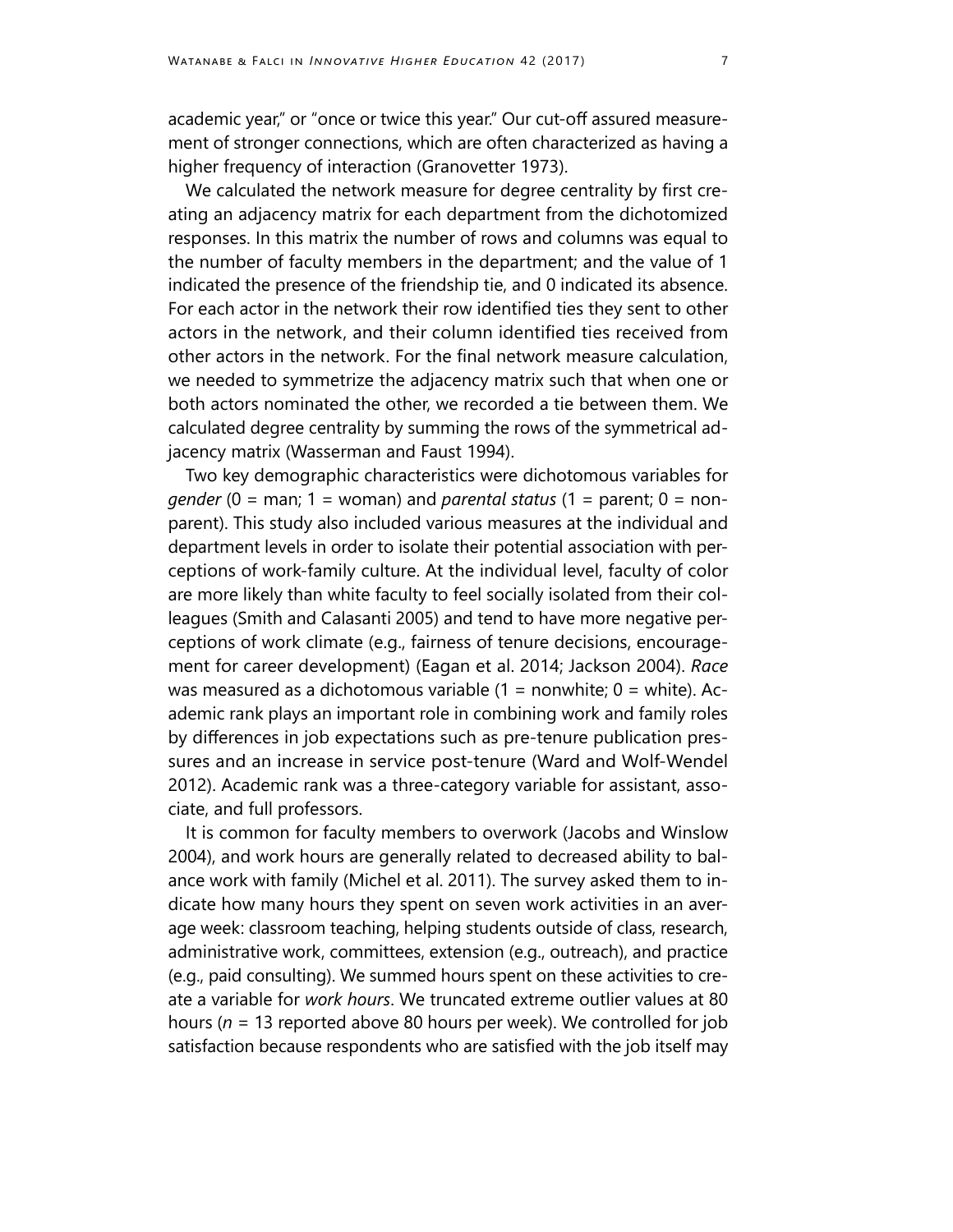have more positive perceptions of work-family culture. The *job satisfaction* index was calculated by taking the mean of at least two items from three items ( $\alpha$  = .81). The items asked about enjoying the work they did, the meaningfulness of work, and whether they would still become a professor if they had to do it over again (responses ranged from 1 = strongly disagree to  $6 =$  strongly agree).

Other than job-related factors, various family characteristics influence faculty work-family integration by increasing or decreasing family demands (Voydanoff 2005). A dichotomous variable indicated whether or not faculty were *married or partnered* (1 = married or partnered; 0 = single). We also created a count variable for *dependent care responsibility*. Respondents received a score of three for each child living in the household under the age of five and a score of two for each child living in the household above the age of five. Parents not currently living with their children (i.e., empty nesters and non-custodial parents) received a score of one. For each case, we gave an additional score of one to the respondents who also had any adult dependent care responsibility. Those without children or dependent adults received a score of zero. We modeled this measurement strategy from several different studies (e.g., Andreassi 2011; Rothausen 1999), but developed it using the data available in the FNWS survey. *Hours on household work* was a count variable from the reported number of hours spent in a typical week on home and family responsibilities, such as food preparation, shopping, laundry, cleaning, and dependent care*.*

At the department level, we included academic discipline because work-family balance context (e.g., workplace norms) differs across disciplines (Ward and Wolf-Wendel 2014). A series of dummy variables for five categories (physical sciences, biological sciences, engineering, business, and education/social sciences) measured academic discipline. Since network (i.e., department) size affects an actor's (i.e., faculty member) network size (faculty members in smaller departments report fewer friends), we controlled for department size. Department size ranged from 8 to 41. Lastly, to account for gender diversity across departments we controlled for the percentage of women in the department.

The analytic sample included 482 faculty members in 41 departments after dropping the low response rate department and cases with missing values on the variables of interest. The analytic sample had 364 men (264 fathers and 100 non-fathers) and 118 women (71 mothers and 47 nonmothers). **Table 1** presents the overall descriptive statistics. The value of degree centrality (i.e., network size) varied from 0 to 26. The zero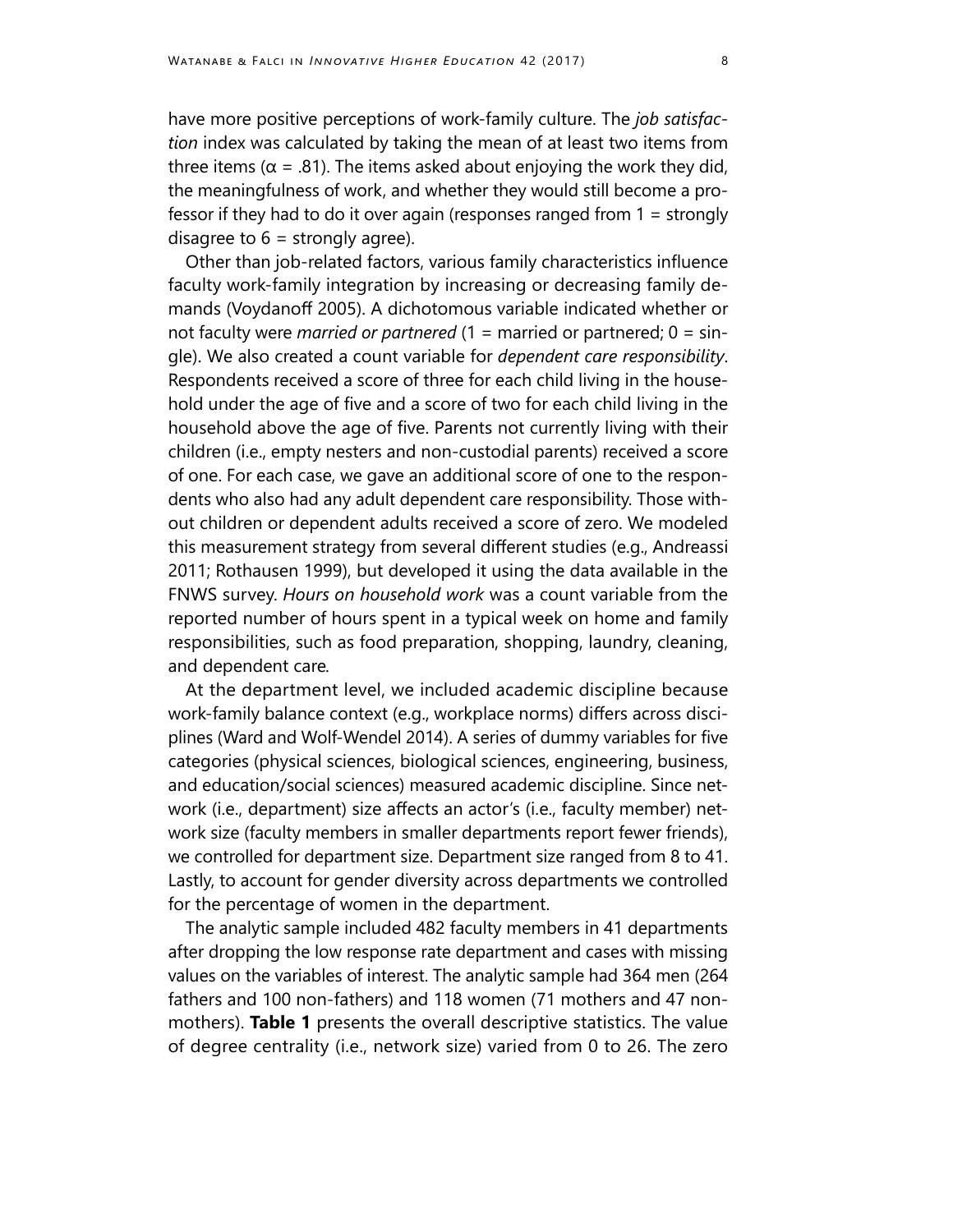**Table 1.** Sample Descriptive Statistics and Bivariate Analysis across Gender

| <b>Full Sample</b>                           |       |       |      |       | Men            | Women |           |
|----------------------------------------------|-------|-------|------|-------|----------------|-------|-----------|
|                                              | Mean  | S.D.  | Min. | Max.  | Mean           | Mean  | t/X2      |
| Individual Level Variables                   |       |       |      |       |                |       |           |
| Dependent Variable                           |       |       |      |       |                |       |           |
| Supportive Work-Family Culture               | 3.82  | .93   | 1.00 | 5.00  | 3.84           | 3.74  | $-76$     |
| Focal Independent Variable                   |       |       |      |       |                |       |           |
| Degree Centrality                            | 5.54  | 3.68  | .00  | 26.00 | 5.50           | 5.68  | .45       |
| <b>Key Demographics</b>                      |       |       |      |       |                |       |           |
| Gender (1 = women)                           | .24   |       | .00  | 1.00  | $\overline{a}$ |       |           |
| Parental Status (1=parent)                   | .70   |       | .00  | 1.00  | .73            | .60   | $6.42*$   |
| <b>Control Variables</b>                     |       |       |      |       |                |       |           |
| Race $(1 = nonwhite)$                        | .17   |       | .00  | 1.00  | .14            | .25   | $7.83**$  |
| Academic Rank                                |       |       |      |       |                |       |           |
| <b>Assistant Professor</b>                   | .24   |       | .00  | 1.00  | .19            | .40   | 47.03***  |
| Associate Professor                          | .24   |       | .00  | 1.00  | .20            | .36   |           |
| <b>Full Professor</b>                        | .52   |       | .00  | 1.00  | .61            | .25   |           |
| <b>Work Hours</b>                            | 52.72 | 10.95 | 7.00 | 80.00 | 52.65          | 52.92 | .23       |
| <b>Job Satisfaction</b>                      | 5.25  | .79   | 1.50 | 6.00  | 5.25           | 5.25  | .05       |
| Married/Partnered (1 = married or partnered) | .92   |       | .00  | 1.00  | .94            | .86   | $6.93**$  |
| Dependent Care Responsibility                | 2.66  | 2.58  | .00  | 17.00 | 2.79           | 2.26  | $-2.39*$  |
| Hours on Household Work                      | 21.29 | 13.27 | .00  | 70.00 | 19.84          | 25.76 | $4.44***$ |
| Department Level Variables                   |       |       |      |       |                |       |           |
| <b>Control Variables</b>                     |       |       |      |       |                |       |           |
| Academic Discipline                          |       |       |      |       |                |       | 39.59***  |
| <b>Physical Sciences</b>                     | .19   |       | .00  | 1.00  | .22            | .12   |           |
| <b>Biological Sciences</b>                   | .36   |       | .00  | 1.00  | .38            | .30   |           |
| Engineering                                  | .12   |       | .00  | 1.00  | .14            | .06   |           |
| <b>Business</b>                              | .08   |       | .00  | 1.00  | .08            | .07   |           |
| <b>Education and Social Sciences</b>         | .25   |       | .00  | 1.00  | .18            | .46   |           |
| <b>Department Size</b>                       |       | 10.33 | 8.00 | 41.00 | 22.58          | 21.31 | $-0.81$   |
| Percentage of Women                          |       | 16.45 | .00  | 73.68 | 19.63          | 36.37 | $3.96***$ |
| n                                            | 482   |       |      |       | 364            | 118   |           |

† *p* < .10 ; \* *p* < .05 ; \*\* *p* < .01 ; \*\*\* *p* < .001

identified faculty without any friendship connection while the largest network size was 26. The percentage of women varied across departments (minimum =  $0\%$ , maximum =  $74\%$ ). Within the original sample (*N* = 744 in 42 departments) two departments did not have women, and eight departments only had one woman. Upon dropping cases due to missing data, seven departments in the analytic sample (*n* = 482 in 41 departments) did not have any women.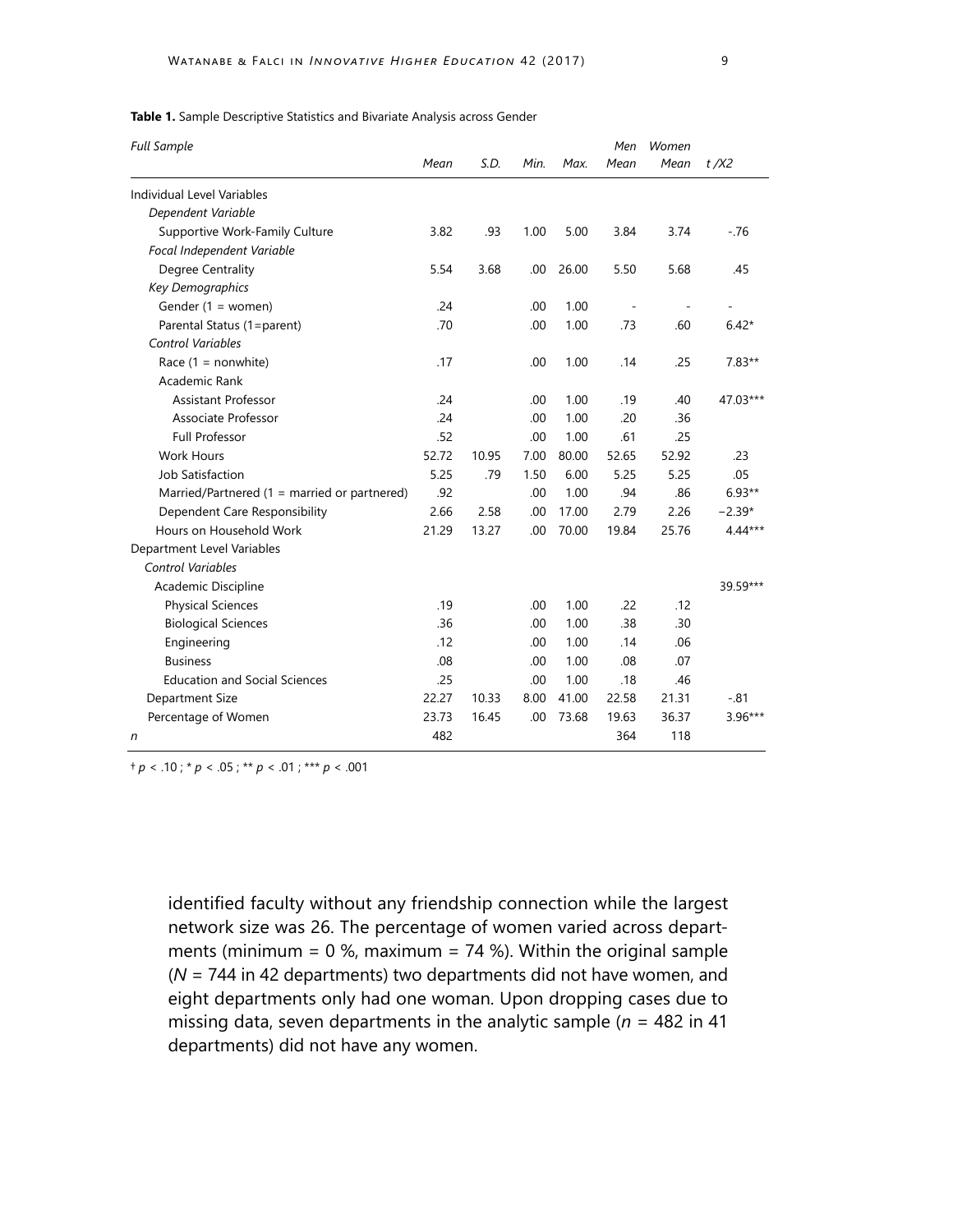#### *Data Analysis*

We first examined the effect of network size on perceptions of workfamily culture on the entire sample. We then split the sample by gender and tested the moderation effect of parental status on the association between friendship networks and perceived work-family culture. We ran multilevel mixed-effects linear regression models due to the nesting of faculty within departments. The structure of the network data (autocorrelation within each network matrix) violated the assumption of independent observations (Dow, Burton, and White 1982); therefore, we directly estimated the sampling distribution by running 1000 permutations to deal with potential biases in the variance estimates and significance tests (Good 2005). In this article we report the results from the multilevel models without permutations because the results were consistent with and without permutations.

#### **Findings**

Model 1 in **Table 2** shows supportive work-family culture regressed on degree centrality, parental status, gender, and the control variables for the full sample. In line with our hypothesis, greater degree centrality corresponded with more positive perceptions of work- family culture in the department ( $b = .06$ ,  $p < .001$ ). Faculty members with more friendship connections were more likely than those with fewer connections to report that their department was work-family supportive. In subsequent models, we ran the same regression model separately for men and women (Models 2 and 4). The models for women excluded the seven departments without any women in the analytic sample; thus, the models for women were nested within 34 departments. Degree centrality maintained a positive association with perceptions of supportive work-family culture for both men (b = .05, *p* < .001) and women (b = .10, *p* < .001). Interestingly, being a father was positively associated with perceived work- family culture among men (b = .22, *p* < .10), while being a mother was negatively associated with perceived work-family culture among women (b = −.78, *p*. < 01). Consistent with previous research (Mason et al. 2013; Valian 1999; Williams 2004), this finding implies that being a father and being a mother have different meanings in the academic workplace.

Models 3 and 5 of Table 2 added the interaction term between parental status and degree centrality to test if parental status affected the association between degree centrality and perceptions of work-family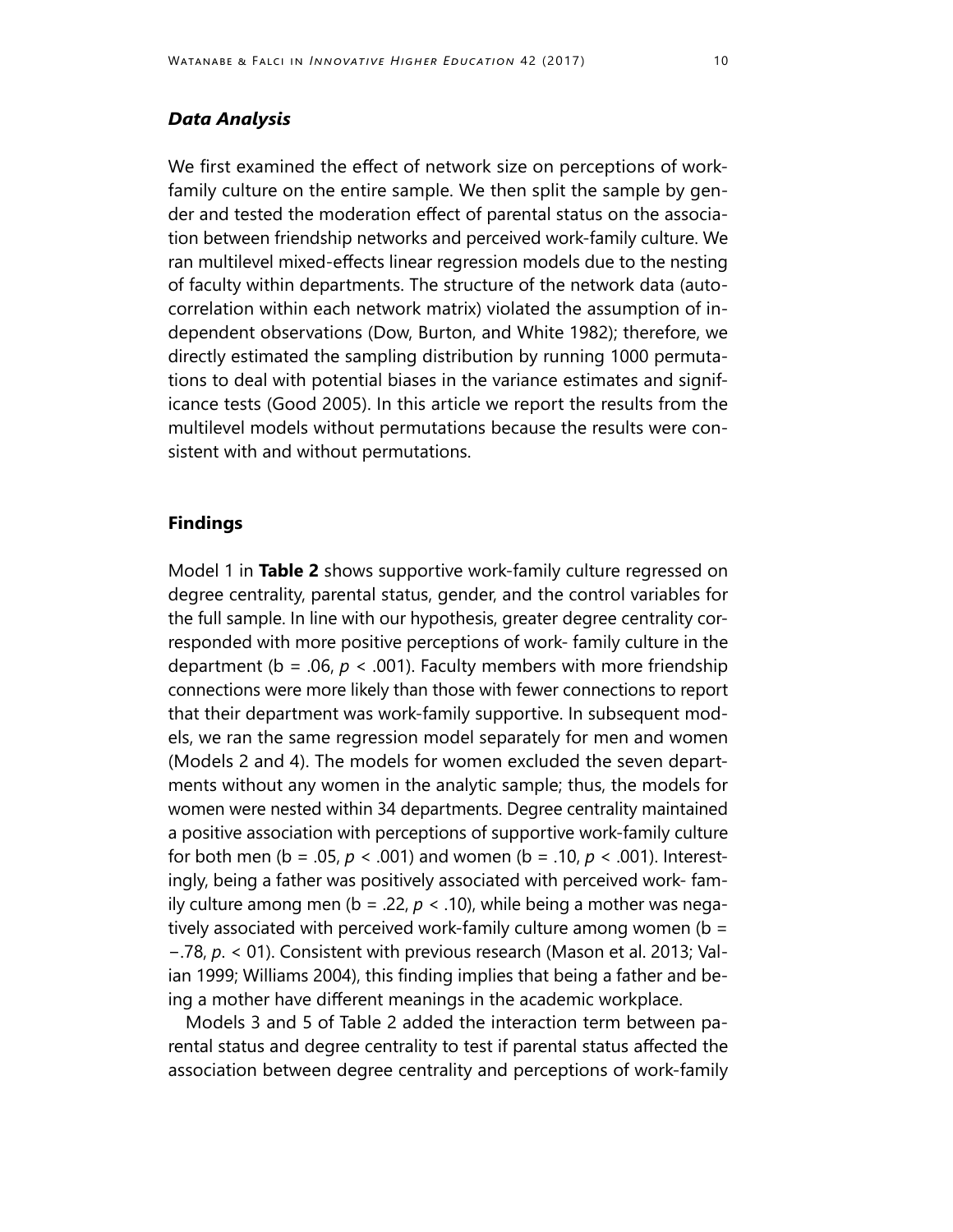|                                      | Full sample               | Men                      |                          | Women          |                           |
|--------------------------------------|---------------------------|--------------------------|--------------------------|----------------|---------------------------|
|                                      | Model 1                   | Model 2                  | Model 3                  | Model 4        | Model 5                   |
| <b>Fixed Effects</b>                 | b/se                      | b/se                     | b/se                     | b/se           | b/se                      |
| Degree Centrality                    | $.06***$ [.01]            | $.05***$ [.01]           | $.04$ <sup>+</sup> [.02] | $.10***$ [.03] | $.00$ $[.05]$             |
| Women                                | $-.18$ <sup>+</sup> [.10] |                          |                          |                |                           |
| <b>Parental Status</b>               | $.00$ [.11]               | $.22$ <sup>+</sup> [.13] | $.13$ [.20]              | $-.78**$ [.26] | $-1.44***$ [.40]          |
| Parental Status × Degree Centrality  |                           |                          | $.02$ $[.03]$            | $.11*$ [.05]   |                           |
| Controls                             |                           |                          |                          |                |                           |
| Nonwhite                             | $-.10$ [.11]              | $.02$ [.13]              | $.01$ [.13]              | $-.25$ [.19]   | $-.33$ <sup>+</sup> [.19] |
| Assistant Professor <sup>a</sup>     | $.22*$ [.10]              | $.13$ [.11]              | $.13$ [.11]              | $.32$ $[.20]$  | $.35^{+}$ [.20]           |
| Associate Professor <sup>a</sup>     | $-.04$ [.10]              | $.03$ [.11]              | $.03$ [.11]              | $-.05$ [.21]   | $-.06$ [.21]              |
| Work Hours <sup>b</sup>              | $.00$ $[.00]$             | $.00$ $[.00]$            | $.00$ $[.00]$            | $.00$ $[.01]$  | $.00$ $[.01]$             |
| <b>Job Satisfaction</b>              | $.37***$ [.05]            | $.34***$ [.05]           | $.34***$ [.05]           | $.41***$ [.10] | $.39***$ [.10]            |
| Married/Partnered                    | $-.03$ [.15]              | $-15$ [.18]              | $-.16$ [.18]             | $.06$ $[.24]$  | $.20$ [ $.25$ ]           |
| Dependent Care Responsibility        | $.01$ $[.02]$             | $-.01$ [.02]             | $-.01$ [.02]             | $.15*$ [.06]   | $.14*$ [.06]              |
| Hours on Household Work <sup>b</sup> | $.00$ $[.00]$             | $.00$ $[.00]$            | $.00$ $1.001$            | $.00$ $[.01]$  | $.00$ $[.01]$             |
| Model for Department Means           |                           |                          |                          |                |                           |
| Intercept                            | $1.73***$ [.32]           | $1.89***$ [.37]          | $1.96***$ [.39]          | $1.15 + [.61]$ | $1.65*$ [.64]             |
| Physical Sciences <sup>c</sup>       | $-.06$ [.18]              | $-.02$ [.19]             | $-.02$ [.19]             | $.04$ $[.33]$  | $.06$ $[.32]$             |
| Biological Sciences <sup>c</sup>     | $-.12$ [.16]              | $-.05$ [.18]             | $-.05$ [.18]             | $.01$ $[.27]$  | $.01$ $[.27]$             |
| Engineering <sup>c</sup>             | $-.37*$ [.20]             | $-.41$ $[.21]$           | $-.41$ $[.21]$           | .28 [.41]      | .32 [.40]                 |
| Business <sup>c</sup>                | $-17$ [.20]               | $-.01$ [.21]             | $-.01$ [.21]             | $-.54$ [.40]   | $-.53$ [.39]              |
| Department Size <sup>d</sup>         | $-.01*$ [.01]             | $-.01$ + [.01]           | $-.01*$ [.01]            | $-.02$ [.01]   | $-.02$ [.01]              |
| Percentage of Women d                | $.00$ $[.00]$             | $[00.]$ 00.              | .00.00                   | $.00$ $[.01]$  | $.00 + [.01]$             |
| Random Effects                       | VC                        | VC                       | VC                       | VC             | VC                        |
| Department Mean                      | .03                       | .02                      | .02                      | .07            | .07                       |
| ICC                                  | .04                       | .03                      | .03                      | .11            | .11                       |
| n                                    | 482                       | 364                      |                          | 118            |                           |

#### **Table 2.** Multilevel Mixed-Effects Linear Regressions for Supportive Work-Family Culture

† *p* < .10 ; \* *p* < .05 ; \*\* *p* < .01 ; \*\*\* *p* < .001 (two-tailed tests)

There are 41 departments for full sample, 41 departments for men sample, and 34 departments for women sample. vc = variance components, and ICC = intraclass correlation

a. Full professor is the omitted reference group.

b. Mean-centered.

c. Education and Social Sciences is the omitted reference group.

d. Centered with the mean of 41 or 34 departments

culture differently for men and women. As expected, the moderation effect was statistically significant only for women (b = .11, *p* < .05). **Figure 2** presents the predicted perceptions of supportive work-family culture for women based on the results from Model 5 (all other variables were held at their means in the calculation). Figure 2 shows that, while greater degree centrality was associated with more positive perceptions of supportive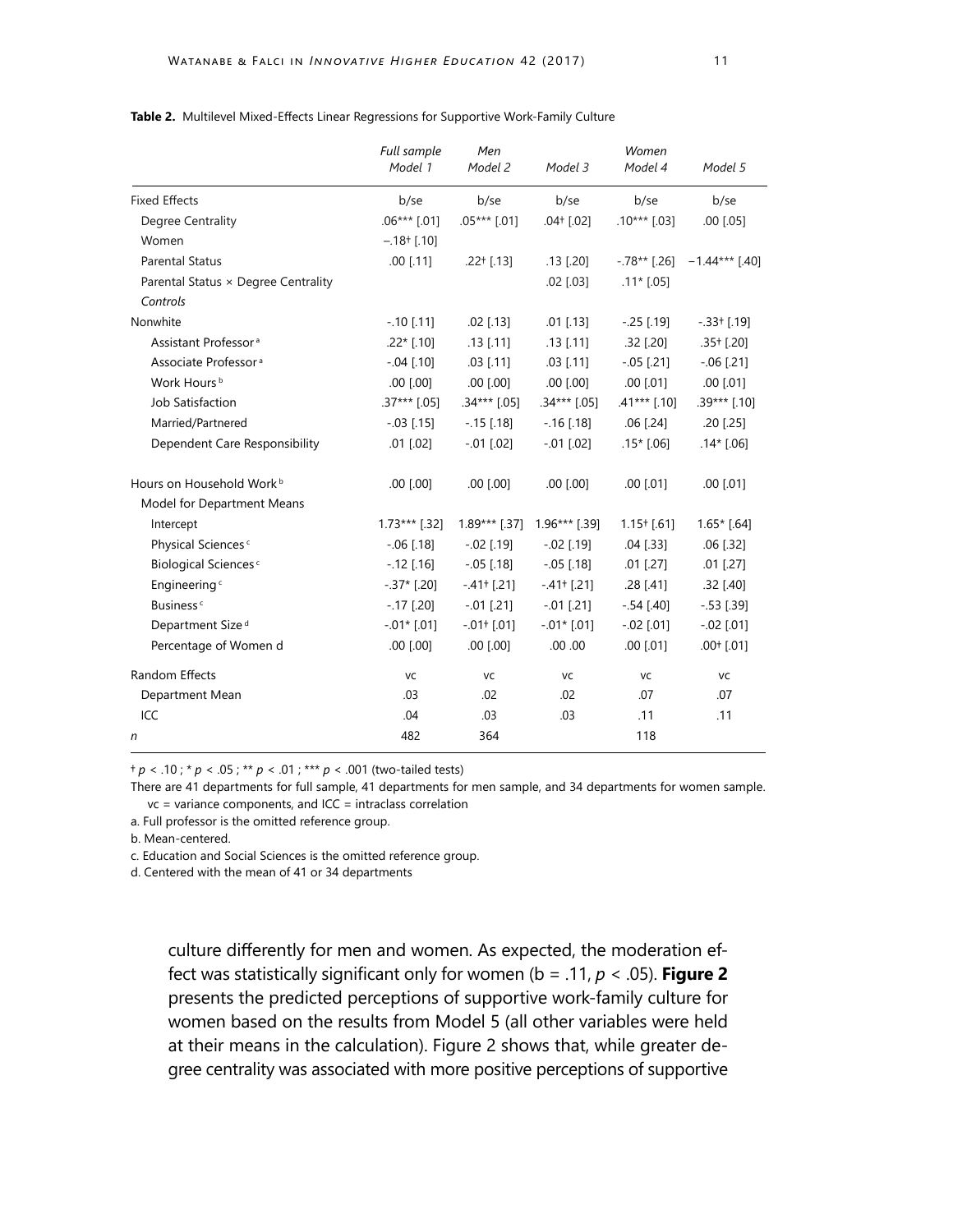

**Fig. 2.** Predicted Perceptions of Supportive Work-Family Culture for Women

work-family culture for mothers, the relationship was null for women without children. The effect of degree centrality was significant at *p* < .001 for mothers but not significant for women without children according to posthoc tests.

#### **Discussion**

Work-family integration remains a critical issue in academia. The goal of this study was to explore the relationship between non-work related social interactions in the workplace and perceptions of work-family culture among faculty. Our key finding suggests that having more colleagues with whom to discuss personal matters or spend free time within one's department could potentially improve how faculty perceive work-family culture in their department. Larger networks are usually associated with more resources (Burt 1995). Therefore, faculty members should have easier access to work-family support (including information about work-family policies) when they have multiple friendship connections compared to when they are socially isolated in the department. Care must be taken, however, because friendship connections within the department did not affect the perceptions of work-family culture for women without children.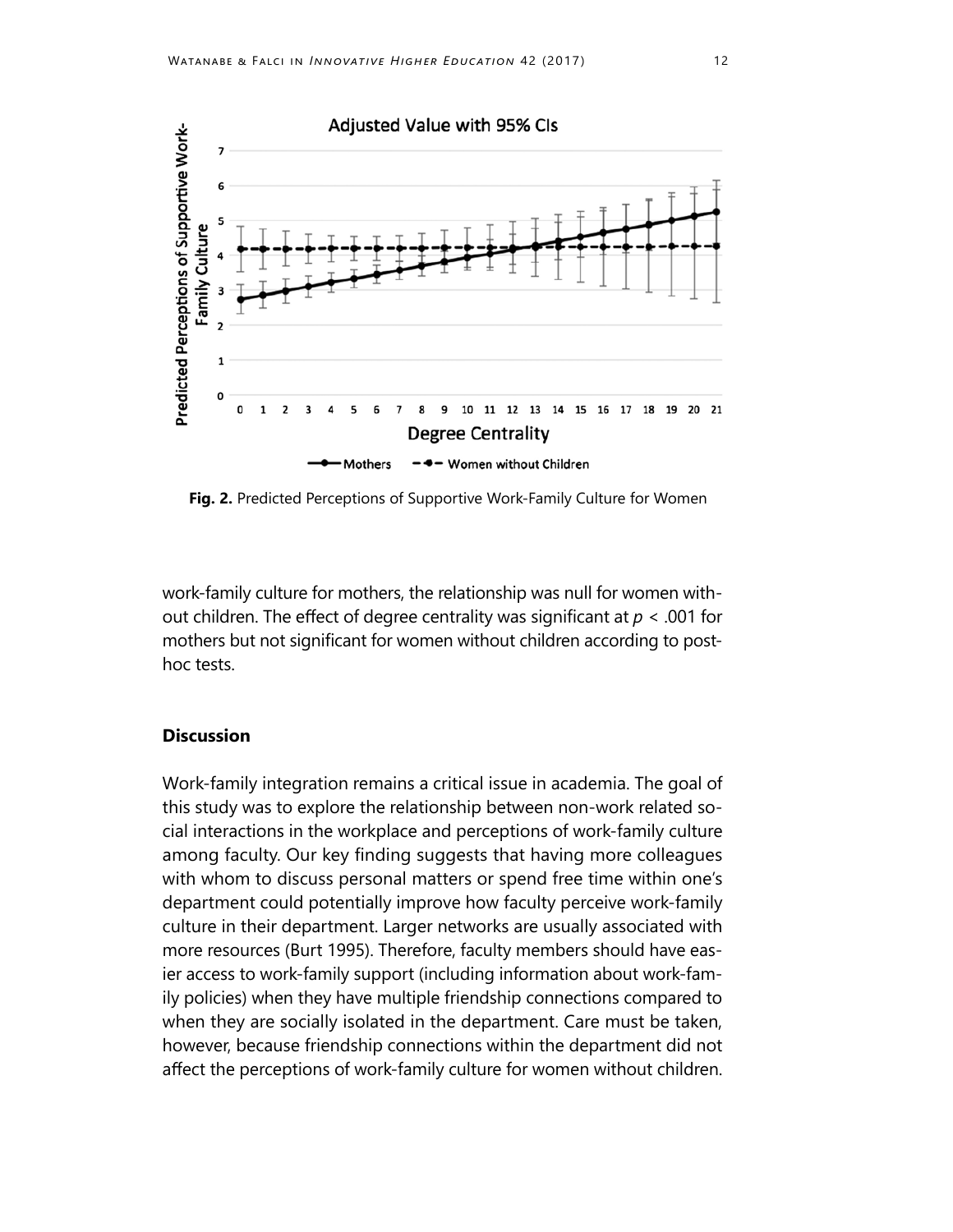Another finding in this study was that while being a parent improved the perceptions of work-family culture among men, mothers reported their department as less work-family supportive compared to women without children. Previous research has shown unequal treatment of mothers and fathers in academic and nonacademic workplaces (Gough and Noonan 2013; Killewald 2013; Mason et al. 2013; Ridgeway and Correll 2004; Valian 1999; Ward and Wolf-Wendel 2012; Williams 2004), and the mothers in our study might have experienced cultural bias in their departments. It is also possible that the mothers in our sample were critical of their work environment with regard to responsiveness to faculty workfamily needs because mothers in academia are often sensitive about the potential career penalties of having children (Drago et al. 2006),

#### *Implications for Faculty Retention Efforts*

The findings of this study provided insights into reducing faculty turnover due to work-family issues. Academic institutions can foster a supportive work-family culture by promoting non-work related interactions among faculty members in the same department. If work-family culture in the department becomes more positive, we can expect an increase in the use of work-family policies (Blair-Loy and Wharton 2002). Now that workfamily policies are relatively widely implemented in academe, administrators need to pay more attention to academic work environments at the interaction level, especially work-family specific support from colleagues.

Compared to parents in other occupations, establishing friendship networks among col- leagues might be particularly profitable for faculty members who are parents. Despite the benefits of autonomy and flexible work schedules, work-family integration is challenging for academics because of geographical reasons. Academic career development typically requires a few moves following receipt of a Ph.D. (e.g., postdoctoral positions) (Preston 2004). Consequently, faculty members who are parents have an increased likelihood of living away from their relatives (and their potential help with childcare) when they are junior faculty with

young children. Junior faculty members in this position would greatly benefit from having a work environment where they can comfortably raise personal matters with colleagues and seek their understanding and support.

A critical next step in developing work-family culture is to encourage open conversations about work-family issues in academic work environments. Specifically, how do we shine more light on the personal lives of faculty at work? It might be helpful to provide (in)formal opportunities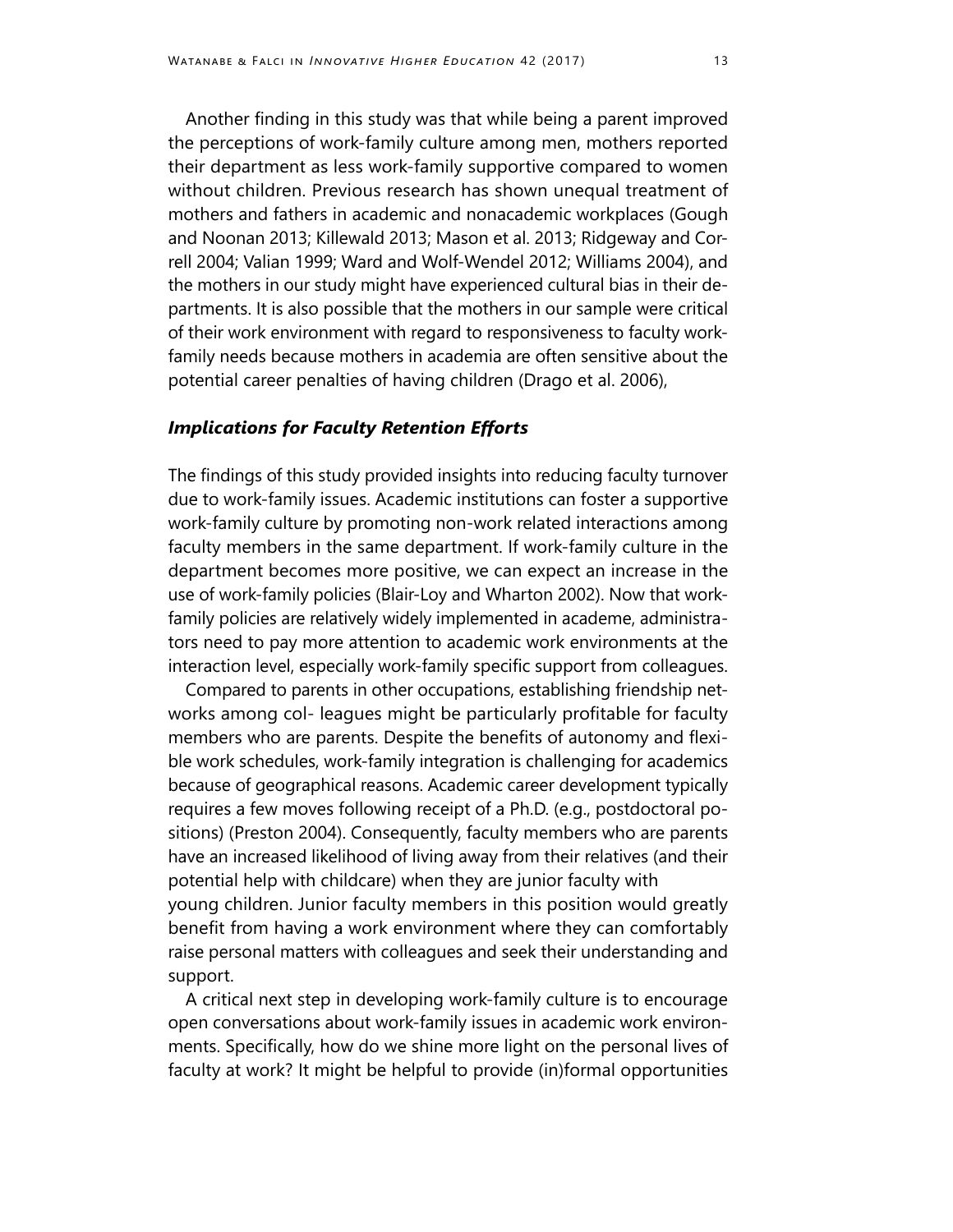for faculty members, such as department events involving families and work- family integration workshops. A potential problem with this approach, however, is the hesitancy of some faculty members, especially mothers, to discuss personal lives at work due to the potential biases that may arise. Additional changes, such as encouraging senior faculty to talk about their family and non-work life at work, may alleviate the career penalty concerns among junior faculty for bringing up private matters in front of colleagues (Drago et al. 2006).

#### *Limitations*

This study provided informative findings, but also had some limitations. First, we used a single sample of a research-intensive university that limits generalizability. However, we believe that there are nonetheless advantages in using single university data. For example, the respondents in this study were in similar circumstances in terms of residence (e.g., housing market, rent, commute), childcare availability, and work conditions (e.g., salary, office location, academic levels of students). One would need to account for these complex regional and institutional conditions if using data from multiple universities.

Second, we were unable to make causal claims because we used data collected at one point in time. This study treated friendship connections as an independent variable that predicted perceptions of work-family culture. Since it takes time for friendships to form, it is possible that these networks were in place well before the time of the survey when respondents answered the questions about work-family culture. It is also possible that faculty members who had negative perceptions of work-family culture were reluctant to develop non-work related interactions with their colleagues. Finally, our conclusions would have been improved with access to measures of personal characteristics and agency. Perceptions of work-family issues can vary depending on factors at an individual level, such as temperament, negative affect, and coping mechanisms (Kelly et al. 2008; Voydanoff 2005). Future research should include measures of personal characteristics and agency to address these concerns.

#### **Conclusion**

Overall, the findings showed that workplace friendships contribute to building a supportive work-family culture in academia. To the best of our knowledge, this is the first study to examine faculty friendships using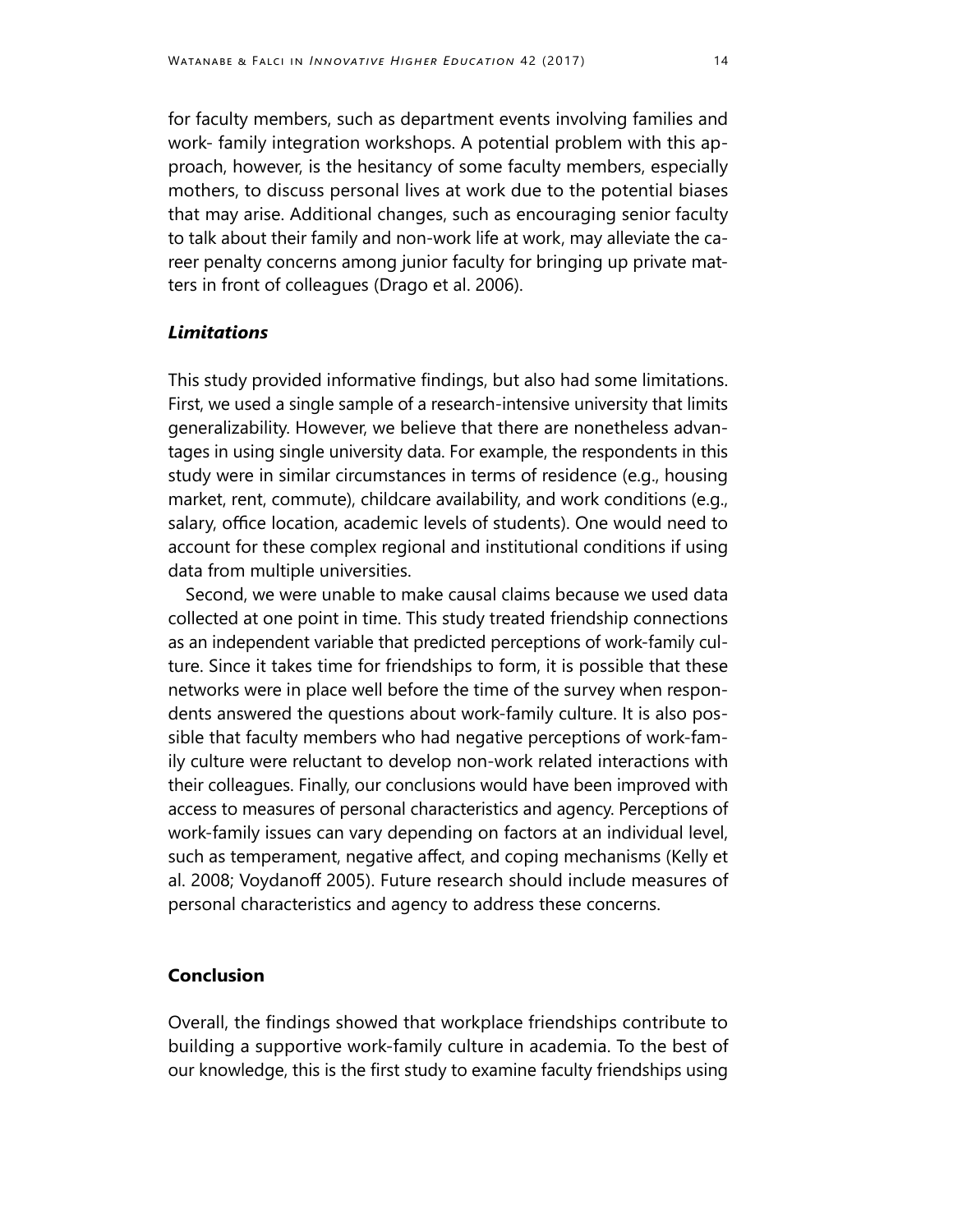social network data. The unique use of network data is one strength of this study. Coworker support is also rarely studied compared to organizational and supervisor support in the work-family literature (Kossek, Pichler, Bodner, and Hammer 2011; Thompson and Prottas 2006). Our measure of supportive work-family culture pertained to work-family specific support by other faculty members in the department, and our investigation indicated that coworker support is an important part of improving the perceptions of work-family culture in academia.

**Acknowledgments** — This research was supported by an NSF ADVANCE-IT grant #0811250.

#### **References**

- Acker, J. (1990). Hierarchies, jobs, bodies: A theory of gendered organizations. *Gender & Society, 4*, 139–158. Allen, T. D. (2001). Family-supportive work environments: The role of organizational perceptions. *Journal of Vocational Behavior, 58*, 414–435.
- Anderson, S. E., Coffey, B. S., & Byerly, R. T. (2002). Formal organizational initiatives and informal workplace practices: Links to work-family conflict and job-related outcomes. *Journal of Management, 28*, 787–810.
- Andreassi, J. K. (2011). What the person brings to the table: Personality, coping, and work-family conflict. *Journal of Family Issues, 32*, 1474–1499.
- Blair-Loy, M. (2003). *Competing devotions: Career and family among women executives*. Cambridge, MA: Harvard University Press.
- Blair-Loy, M., & Wharton, A. S. (2002). Employees' use of work-family policies and the workplace social context. *Social Forces, 80*, 813–845.
- Burt, R. S. (1995). *Structural holes: The social structure of competition*. Cambridge, MA: Harvard University Press.
- Burt, R. S. (2000). The network structure of social capital. *Research in Organizational Behavior, 22*, 345–423. Coleman, J. S. (1988). Social capital in the creation of human capital. *American Journal of Sociology, 94*, 95–120.
- Deutsch, F. M., & Yao, B. (2014). Gender differences in faculty attrition in the USA. *Community, Work & Family, 17*, 392–408.
- Dow, M. M., Burton, M. L., & White, D. R. (1982). Network autocorrelation: A simulation study of a foundational problem in regression and survey research. *Social Networks, 4*, 169–200.
- Drago, R. W., Colbeck, C. L., Stauffer, K. D., Pirretti, A., Burkum, K., Fazioli, J., … Habasevich, T. (2006). The avoidance of bias against caregiving: The case of academic faculty. *American Behavioral Scientist*, *49*, 1222–1247.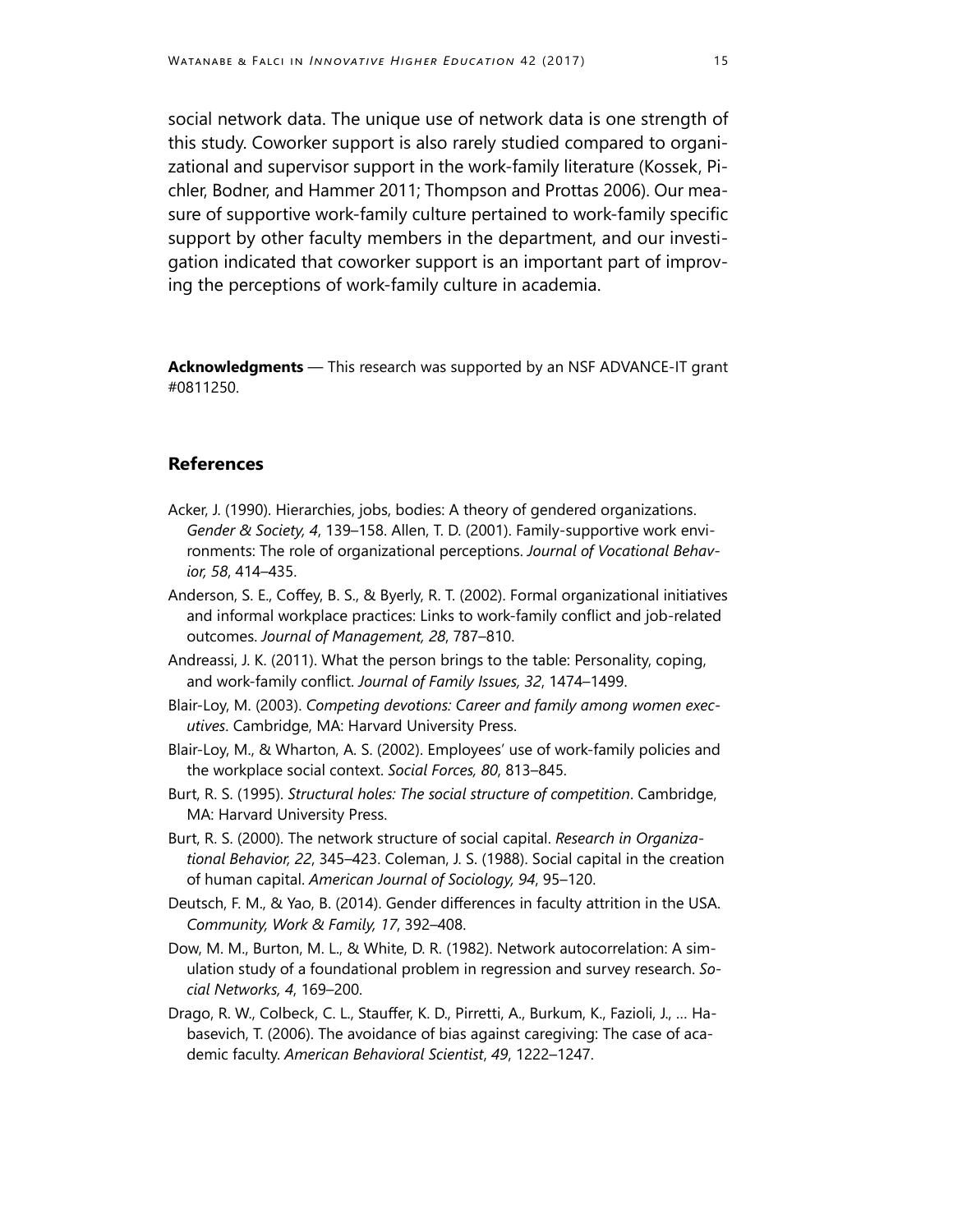- Eagan, K., Stolzenberg, E. B., Lozano, J. B., Aragon, M. C., Suchard, M. R., & Hurtado, S. (2014). *Undergraduate teaching faculty: The 2013*–*2014 HERI Faculty Survey*. Los Angeles, CA: Higher Education Research Institute, UCLA. Retrieved from <http://heri.ucla.edu/monographs/HERI-FAC2014-monograph.pdf>
- Eaton, S. C. (2003). If you can use them: Flexibility policies, organizational commitment, and perceived performance. *Industrial Relations, 42*, 145–167.
- Fehr, C. (2008). Are smart men smarter than smart women? The epistemology of ignorance, women, and the production of knowledge. In A. M. May (Ed.), *The "woman question" and higher education: Perspectives on gender and knowledge production in America* (pp. 102–116). Cheltenham, United Kingdom: Edward Elgar.
- Good, P. I. (2005). *Permutation, parametric and bootstrap tests of hypotheses* (3rd ed.). New York, NY: Springer. Gough, M., & Noonan, M. (2013). A review of the motherhood wage penalty in the United States. *Sociology Compass, 7*, 328–342.
- Goulden, M., Mason, M. A., & Frasch, K. (2011). Keeping women in the science pipeline. *The ANNALS of the American Academy of Political and Social Science, 638*, 141–162.
- Granovetter, M. (1973). The strength of weak ties. *American Journal of Sociology, 78*, 1360–1380.
- Hollenshead, C. S., Sullivan, B., Smith, G. C., August, L., & Hamilton, S. (2005). Work/family policies in higher education: Survey data and case studies of policy implementation. *New Directions for Higher Education, 130*, 41–65.
- Jackson, J. (2004). The story is not in the numbers: Academic socialization and diversifying the faculty. *NWSA Journal, 16*, 172–185.
- Jacobs, J. A., & Winslow, S. E. (2004). The academic life course, time pressures and gender inequality. *Community, Work & Family, 7*, 143–161.
- Kadushin, C. (2012). *Understanding social networks*. Oxford, United Kingdom: Oxford University Press.
- Kelly, E. L., Kossek, E. E., Hammer, L. B., Durham, M., Bray, J., Chermack, K., … Kaskubar, D. (2008). Getting there from here: Research on the effects of work– family initiatives on work–family conflict and business outcomes. *The Academy of Management Annals*, *2*, 305–349.
- Kilduff, M., & Corley, K. G. (2000). Organizational culture from a network perspective. In N. Ashkanasy, C. Wilderom, & M. Peterson (Eds.), *Handbook of organizational culture & climate* (pp. 211–221). Thousand Oaks, CA: SAGE.
- Killewald, A. (2013). A reconsideration of the fatherhood premium: Marriage, coresidence, biology, and fathers' wages. *American Sociological Review, 78*, 96–116.
- Kinnunen, U., Mauno, S., Geurts, S., & Dikkers, J. (2005). Work-family culture in organizations: Theoretical and empirical approaches. In S. A. Y. Poelmans (Ed.), *Work and family: An international research perspective* (pp. 87–120). Mahwah, NJ: Lawrence Erlbaum Associates.
- Knoke, D., & Yang, S. (2008). *Social network analysis* (2nd ed.). Thousand Oaks, CA: SAGE.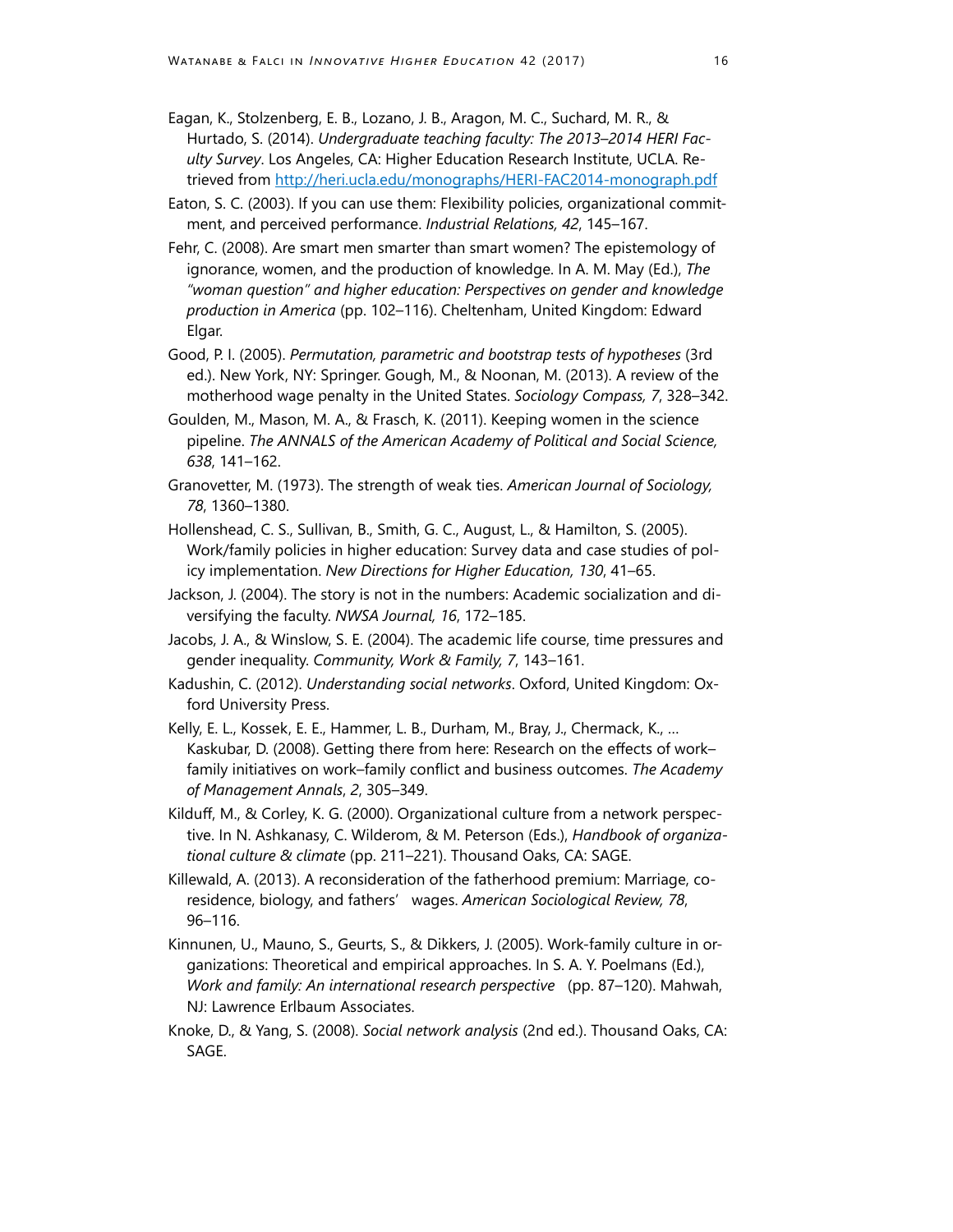- Kossek, E. E., Lewis, S., & Hammer, L. B. (2010). Work-life initiatives and organizational change: Overcoming mixed messages to move from the margin to the mainstream. *Human Relations, 63*, 3–19.
- Kossek, E. E., Pichler, S., Bodner, T., & Hammer, L. B. (2011). Workplace social support and work-family conflict: A meta-analysis clarifying the influence of general and work-family-specific supervisor and organizational support. *Personnel Psychology, 64*, 289–313.
- Lee, S., & Bozeman, B. (2005). The impact of research collaboration on scientific productivity. *Social Studies of Science, 35*, 623–702.
- Mason, M. A., & Ekman, E. M. (2007). *Mothers on the fast track: How a new generation can balance family and careers*. Oxford, United Kingdom: Oxford University Press.
- Mason, M. A., Wolfinger, N. H., & Goulden, M. (2013). *Do babies matter?: Gender and family in the ivory tower*. New Brunswick, NJ: Rutgers University Press.
- Mauno, S., Kinnunen, U., & Ruokolainen, M. (2006). Exploring work- and organization-based resources as moderators between work–family conflict, well-being, and job attitudes. *Work & Stress, 20*, 210–233.
- Michel, J. S., Kotrba, L. M., Mitchelson, J. K., Clark, M. A., & Baltes, B. B. (2011). Antecedents of work-family conflict: A meta-analytic review. *Journal of Organizational Behavior, 32*, 689–725.
- Misra, J., Lundquist, J. H., & Templer, A. (2012). Gender, work time, and care responsibilities among faculty. *Sociological Forum, 27*, 300–323.
- National Science Foundation (2015). *Women, minorities, and persons with disabilities in science and engineering: 2015* (No. Special Report NSF 13–304). Arlington, VA: National Science Foundation, National Center for Science and Engineering Statistics. Retrieved from http://www.nsf.gov/statistics/wmpd/
- O'Meara, K., & Campbell, C. M. (2011). Faculty sense of agency in decisions about work and family. *The Review of Higher Education, 34*, 447–476.
- Preston, A. E. (2004). *Leaving science: Occupational exit from scientific careers*. New York, NY: Russell Sage. Reddick, R. J., Rochlen, A. B., Grasso, J. R., Reilly, E. D., & Spikes, D. D. (2012). Academic fathers pursuing tenure: A qualitative study of work-family conflict, coping strategies, and departmental culture. *Psychology of Men & Masculinity, 13*, 1–15.
- Ridgeway, C. L., & Correll, S. J. (2004). Unpacking the gender system: A theoretical perspective on gender beliefs and social relations. *Gender & Society, 18*, 510–531.
- Rothausen, T. J. (1999). "Family" in organizational research: A review and comparison of definitions and measures. *Journal of Organizational Behavior, 20*, 817–836.
- Sallee, M. W. (2012). The ideal worker or the ideal father: Organizational structures and culture in the gendered university. *Research in Higher Education, 53*, 782–802.
- Smith, J. W., & Calasanti, T. (2005). The influence of gender, race, and ethnicity on workplace experiences of institutional and social isolation: An exploratory study of university faculty. *Sociological Spectrum, 25*, 307–334.